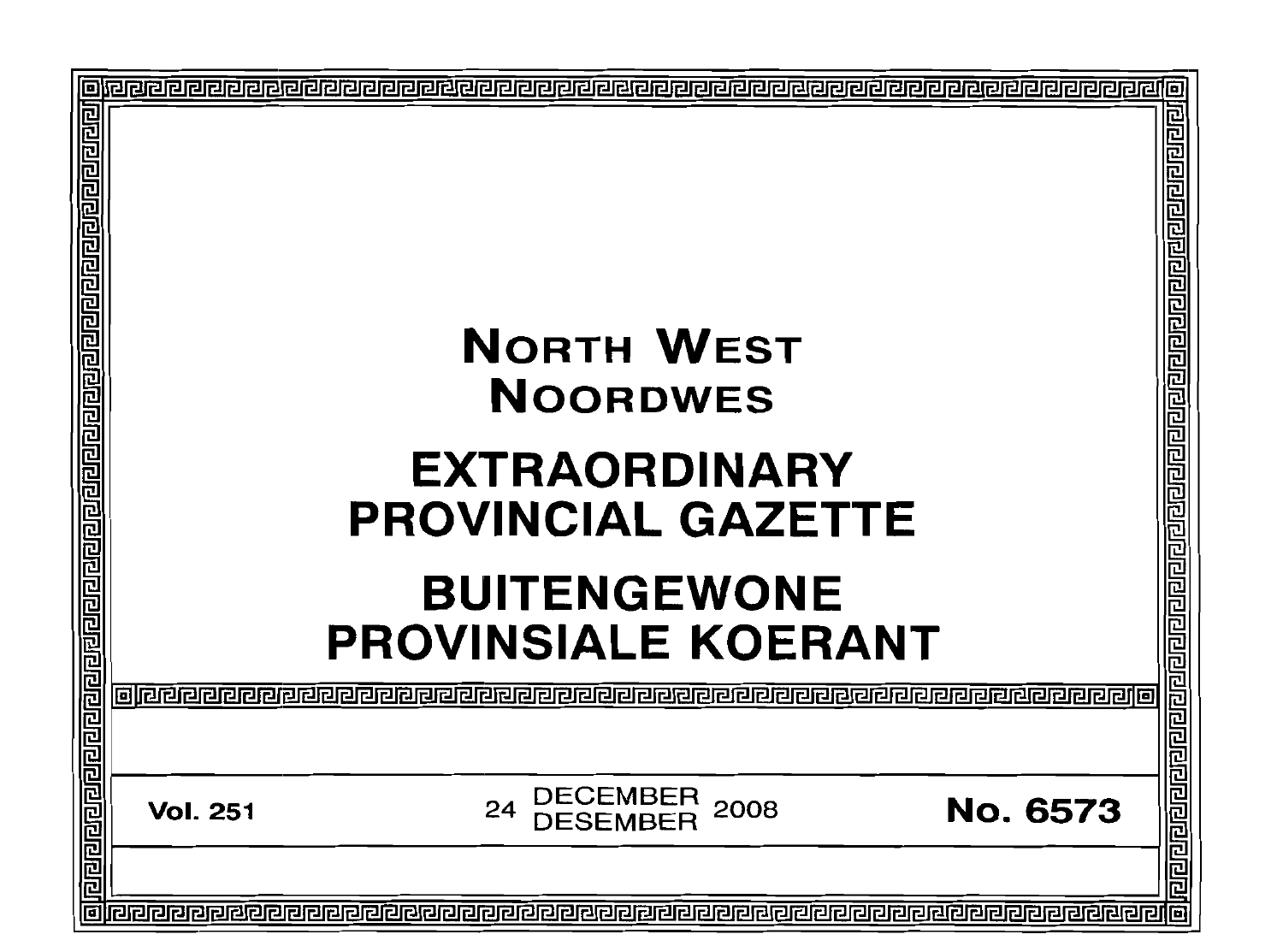| <b>CONTENTS</b>       |                                                                                                                |                |     | <b>INHOUD</b>                                                                                              |  |                |  |  |
|-----------------------|----------------------------------------------------------------------------------------------------------------|----------------|-----|------------------------------------------------------------------------------------------------------------|--|----------------|--|--|
| No.                   | Page<br>No.                                                                                                    | Gazette<br>No. | No. | Bladsy<br>No.                                                                                              |  | Koerant<br>No. |  |  |
| <b>GENERAL NOTICE</b> |                                                                                                                |                |     | <b>ALGEMENE KENNISGEWING</b>                                                                               |  |                |  |  |
| 676                   | Local Government: Municipal Demar-<br>cation Act (27/1998): Municipal<br>Demarcation Board: Notice in terms of | 6573           | 676 | Wet op Plaaslike Regering: Munisipale<br>Afbakening (27/1998): Munisipale<br>Afbakeningsraad: Kennisgewing |  | 6573           |  |  |

# GENERAL NOTICE ALGEMENE KENNISGEWING

#### NOTICE 676 OF 2008

### MUNICIPAL DEMARCATION BOARD

### NOTICE IN TERMS OF SECTION 21 OF THE LOCAL GOVERNMENT: MUNICIPAL DEMARCATION ACT, 1998 (Gauteng/North West)

Notice is herby given in terms Section 21 of the Local Government: Municipal Demarcation Act, 1998 (Act No. 27 of 1998) that the Municipal Demarcation Board has re-determined the municipal boundaries of West Rand District Municipality (DC48) and Kenneth Kaunda District Municipality (DC40) by excluding Merafong City Local Municipality from the municipal area of Kenneth Kaunda District Municipality (DC40), and by including Merafong City into the municipal area of West Rand District Municipality (DC48).

Any person aggrieved by this re-determination may submit written objections within 30 days of publication of this notice to:

The Municipal Demarcation Board Private Bag X 28 HATFIELD 0028 Fax: 012-3422480 or E-mail: robert@demarcation.org.za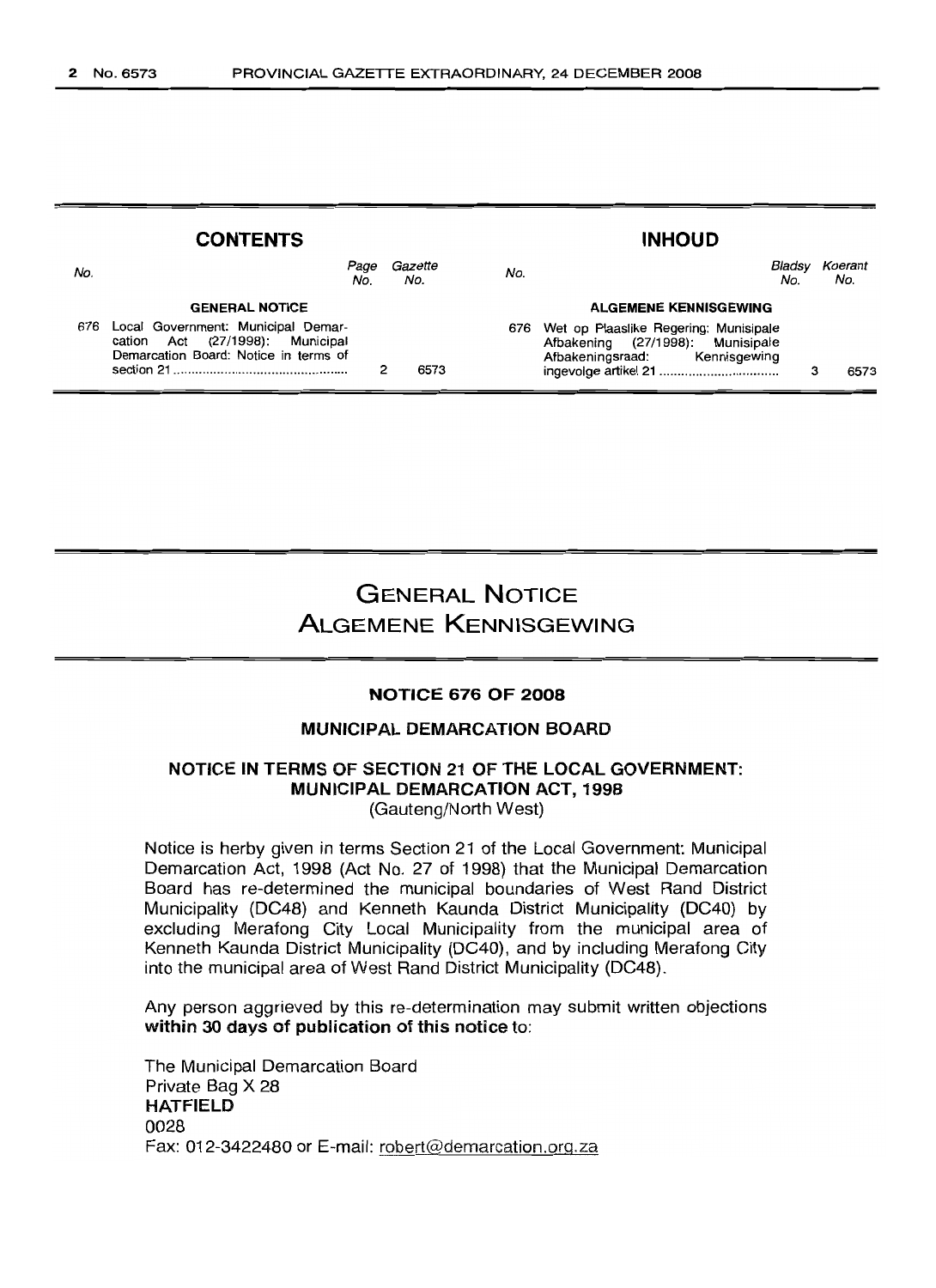Maps of the affected municipalities were gazetted in the following notices:

| Gazette                   |                                 |                    | Notice No. | Gazette No. | Date             |  |  |
|---------------------------|---------------------------------|--------------------|------------|-------------|------------------|--|--|
| North                     |                                 | West Extraordinary | 644        | 6556        | 17 November 2008 |  |  |
| <b>Provincial Gazette</b> |                                 |                    |            |             |                  |  |  |
|                           | Extraordinary   5262<br>Gauteng |                    |            | 315         | 17 November 2008 |  |  |
| <b>Provincial Gazette</b> |                                 |                    |            |             |                  |  |  |
| Government Gazette        |                                 |                    | 1490       | 31663       | 28 November 2008 |  |  |

Objections must be based on the criteria provided for in section 24 and 25 of the Demarcation Act.

Reference number DEM406 must please be quoted in any correspondence with the Board.

The re-determination of the municipal boundaries, is subject to an amendment of the Constitution of the Republic to exclude Merafong City from the geographic area of North West Province, and to include it into the geographic area of Gauteng Province. In this regard the Department of Justice and Constitutional Development published the Constitution Sixteenth Amendment Bill for comments in Government Gazette No. 31692: of 9 December 2008.

VUYO MLOKOTI CHAIRPERSON: MUNICIPAL DEMARCATION BOARD Reference: DEM406

# • **- I** KENNISGEWING 676 VAN 2008

# MUNISIPALE AFBAKENINGSRAAD KENNISGEWING INGEVOLGE ARTIKEL 21 VAN DIE WET OP PLAASLIKE REGERING: MUNISIPALE AFBAKENING, 1998, (Gauteng/Noord-Wes)

Ingevolge artikel 21 van die Wet op Plaaslike Regering: Munisipale Afbakening, 1998 ('Net No. 27 van 1998) word hiermee kennis gegee dat die Munisipale Afbakeningraad die grense van Wes-Rand Distriksmunisipaliteit (DC48) en Kenneth Kaunda Distriksmunisipaliteit (DC40) herbepaal het deur Merafong City Plaaslike Munisipaliteit uit te sluit van die munisipale gebied van Kenneth Kaunda, en dit in te sluit in die munisipale gebied van Wes-Rand.

Die publiek word hiermee uitgenooi om skriftelike besware te stuur aan: Die Munisipale Afbakeningsraad Privaatsak X 28 HATFIELD 0028 Faks:012-3422480  $E$ -pos: robert@demarcation.org.za